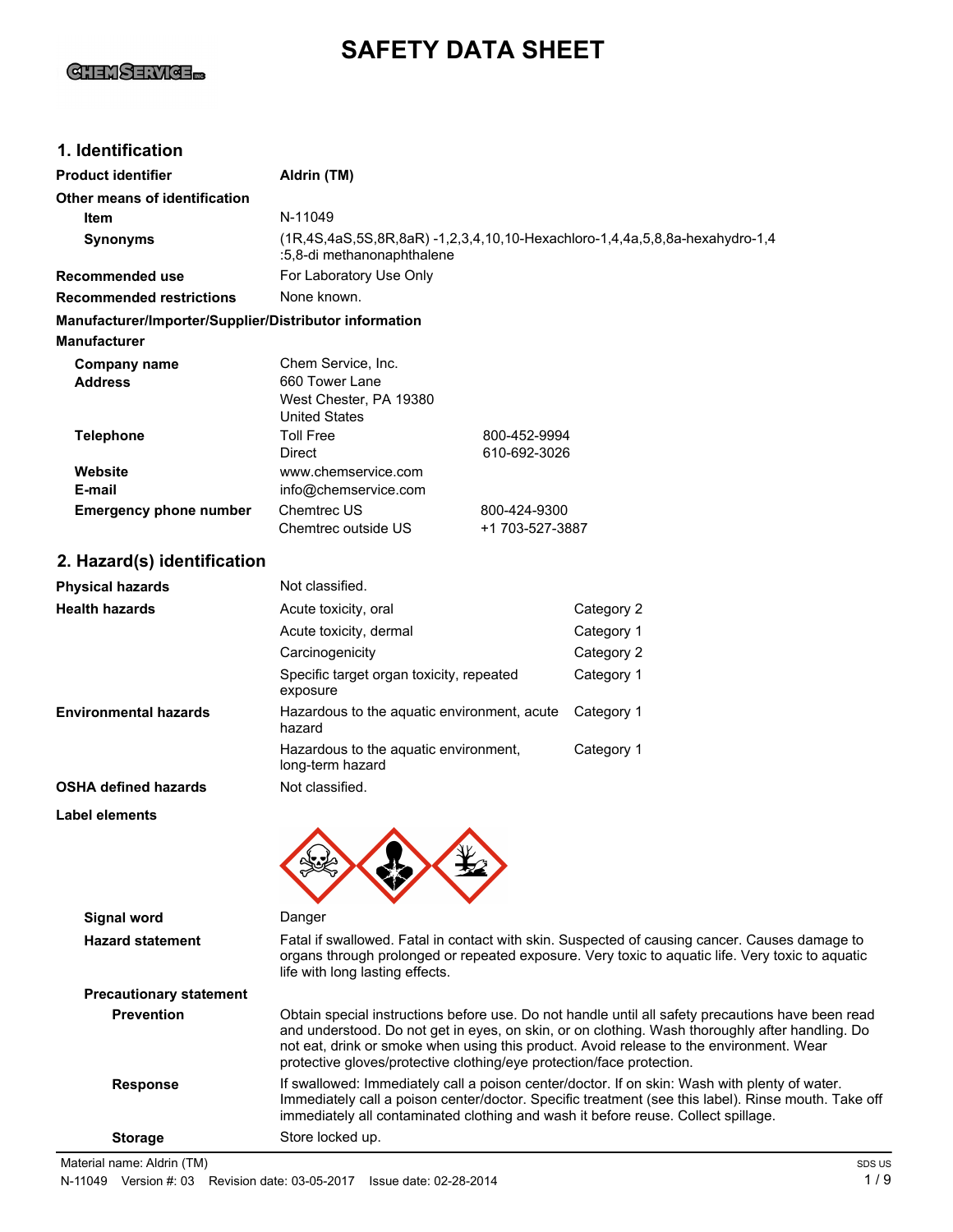| <b>Disposal</b>                              | Dispose of contents/container in accordance with local/regional/national/international regulations. |
|----------------------------------------------|-----------------------------------------------------------------------------------------------------|
| Hazard(s) not otherwise<br>classified (HNOC) | None known.                                                                                         |
| Supplemental information                     | Not applicable.                                                                                     |

# **3. Composition/information on ingredients**

**Substances**

| ວບບຣເສກເເອຣ                                                                  |                                                                                                                                                                                                                                                                                                                                                                                                                                                  |                   |     |
|------------------------------------------------------------------------------|--------------------------------------------------------------------------------------------------------------------------------------------------------------------------------------------------------------------------------------------------------------------------------------------------------------------------------------------------------------------------------------------------------------------------------------------------|-------------------|-----|
| Chemical name                                                                | <b>Common name and synonyms</b>                                                                                                                                                                                                                                                                                                                                                                                                                  | <b>CAS number</b> | %   |
| Aldrin (TM)                                                                  | (1R,4S,4aS,5S,8R,8aR) -1,2,3,4,10,10-<br>Hexachloro-1,4,4a,5,8,8a-hexahydro-1,4:5,<br>8-di methanonaphthalene                                                                                                                                                                                                                                                                                                                                    | 309-00-2          | 100 |
| 4. First-aid measures                                                        |                                                                                                                                                                                                                                                                                                                                                                                                                                                  |                   |     |
| <b>Inhalation</b>                                                            | Move to fresh air. Call a physician if symptoms develop or persist.                                                                                                                                                                                                                                                                                                                                                                              |                   |     |
| <b>Skin contact</b>                                                          | Take off immediately all contaminated clothing. IF ON SKIN: Gently wash with plenty of soap and<br>water. Call a physician or poison control center immediately.                                                                                                                                                                                                                                                                                 |                   |     |
| Eye contact                                                                  | Immediately flush eyes with plenty of water for at least 15 minutes. Remove contact lenses, if<br>present and easy to do. Continue rinsing. Call a physician or poison control center immediately.                                                                                                                                                                                                                                               |                   |     |
| Ingestion                                                                    | Call a physician or poison control center immediately. Rinse mouth. Do not induce vomiting without<br>advice from poison control center. If vomiting occurs, keep head low so that stomach content<br>doesn't get into the lungs. Do not use mouth-to-mouth method if victim ingested the substance.<br>Induce artificial respiration with the aid of a pocket mask equipped with a one-way valve or other<br>proper respiratory medical device. |                   |     |
| <b>Most important</b><br>symptoms/effects, acute and<br>delayed              | Prolonged exposure may cause chronic effects.                                                                                                                                                                                                                                                                                                                                                                                                    |                   |     |
| Indication of immediate<br>medical attention and special<br>treatment needed | Provide general supportive measures and treat symptomatically. In case of shortness of breath,<br>give oxygen. Keep victim warm. Keep victim under observation. Symptoms may be delayed.                                                                                                                                                                                                                                                         |                   |     |
| <b>General information</b>                                                   | Take off immediately all contaminated clothing. IF exposed or concerned: Get medical<br>advice/attention. Ensure that medical personnel are aware of the material(s) involved, and take<br>precautions to protect themselves. Wash contaminated clothing before reuse. Discard any shoes<br>or clothing items that cannot be decontaminated.                                                                                                     |                   |     |
| 5. Fire-fighting measures                                                    |                                                                                                                                                                                                                                                                                                                                                                                                                                                  |                   |     |
| Suitable extinguishing media                                                 | Water fog. Dry chemical powder. Carbon dioxide (CO2). Alcohol resistant foam.                                                                                                                                                                                                                                                                                                                                                                    |                   |     |
| Unsuitable extinguishing<br>media                                            | Do not use water jet as an extinguisher, as this will spread the fire.                                                                                                                                                                                                                                                                                                                                                                           |                   |     |
| Specific hazards arising from<br>the chemical                                | During fire, gases hazardous to health may be formed.                                                                                                                                                                                                                                                                                                                                                                                            |                   |     |
| Special protective equipment<br>and precautions for firefighters             | Self-contained breathing apparatus and full protective clothing must be worn in case of fire.                                                                                                                                                                                                                                                                                                                                                    |                   |     |
| <b>Fire fighting</b><br>equipment/instructions                               | Use water spray to cool unopened containers. Wear self contained breathing apparatus for fire<br>fighting if necessary.                                                                                                                                                                                                                                                                                                                          |                   |     |
| <b>Specific methods</b>                                                      | Use standard firefighting procedures and consider the hazards of other involved materials.                                                                                                                                                                                                                                                                                                                                                       |                   |     |
| <b>General fire hazards</b>                                                  | No unusual fire or explosion hazards noted.                                                                                                                                                                                                                                                                                                                                                                                                      |                   |     |
|                                                                              |                                                                                                                                                                                                                                                                                                                                                                                                                                                  |                   |     |

### **6. Accidental release measures**

| <b>Personal precautions.</b><br>protective equipment and<br>emergency procedures | Immediately evacuate personnel to safe areas. Keep unnecessary personnel away. Keep people<br>away from and upwind of spill/leak. Keep out of low areas. Wear appropriate personal protective<br>equipment. Do not touch damaged containers or spilled material unless wearing appropriate<br>protective clothing. Ventilate closed spaces before entering them. Local authorities should be<br>advised if significant spillages cannot be contained. For personal protection, see section 8 of the<br>SDS. Wear respiratory protection. Avoid dust formation. Avoid breathing gas. Avoid breathing mist<br>or vapor. Ensure adequate ventilation. Avoid inhalation of dust. |
|----------------------------------------------------------------------------------|------------------------------------------------------------------------------------------------------------------------------------------------------------------------------------------------------------------------------------------------------------------------------------------------------------------------------------------------------------------------------------------------------------------------------------------------------------------------------------------------------------------------------------------------------------------------------------------------------------------------------------------------------------------------------|
| Methods and materials for<br>containment and cleaning up                         | Stop the flow of material, if this is without risk. Collect spillage. Prevent entry into waterways,<br>sewer, basements or confined areas. Following product recovery, flush area with water. For waste<br>disposal, see section 13 of the SDS.                                                                                                                                                                                                                                                                                                                                                                                                                              |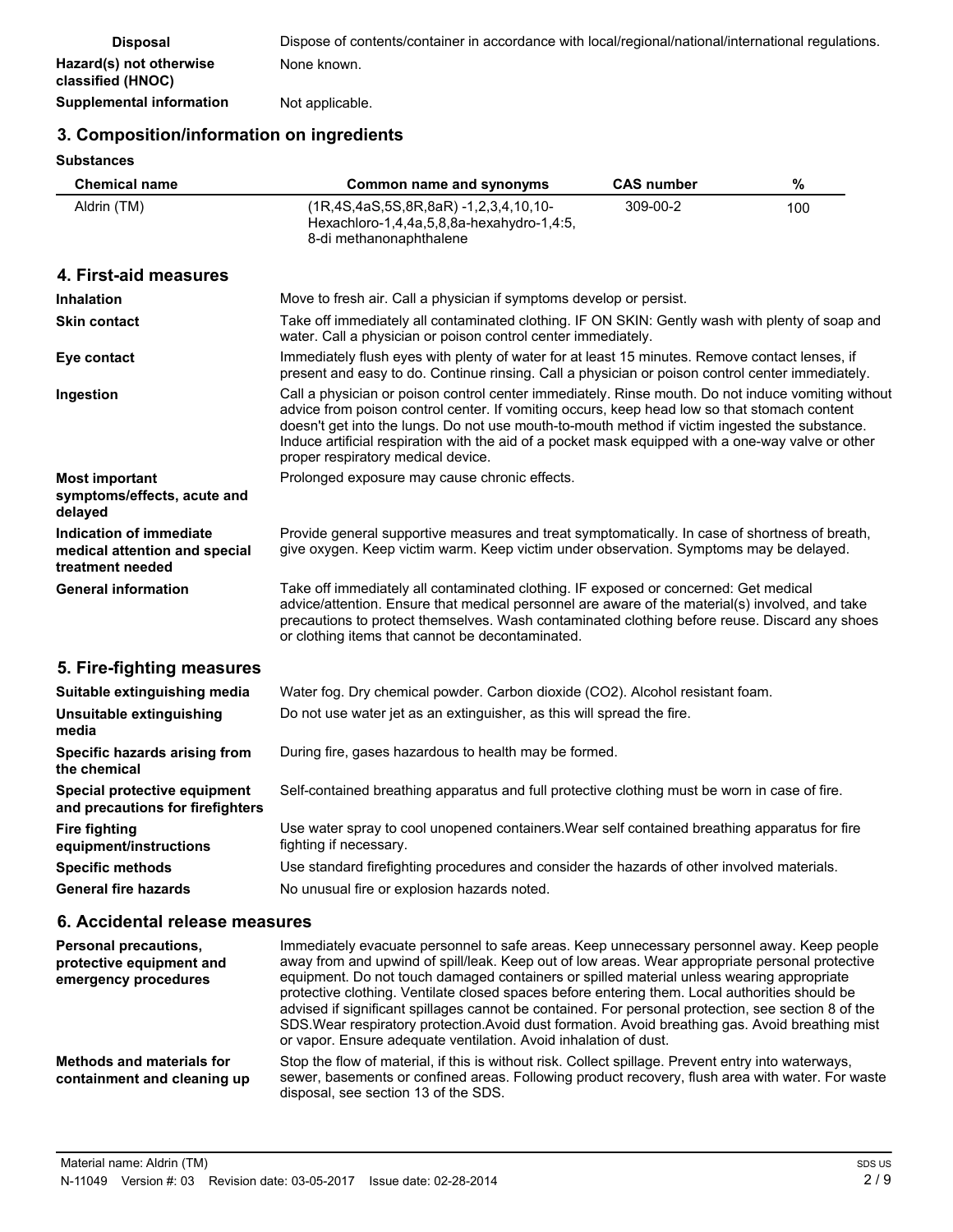Avoid release to the environment. Contact local authorities in case of spillage to drain/aquatic environment. Prevent further leakage or spillage if safe to do so. Do not contaminate water. Avoid discharge into drains, water courses or onto the ground. **Environmental precautions**

# **7. Handling and storage**

| Precautions for safe handling   | Obtain special instructions before use. Do not handle until all safety precautions have been read<br>and understood. Do not get this material in contact with eyes. Do not get this material in contact<br>with skin. Do not taste or swallow. Avoid prolonged exposure. Do not get this material on clothing.<br>Provide adequate ventilation. Wear appropriate personal protective equipment. Observe good<br>industrial hygiene practices. When using, do not eat, drink or smoke. Wash hands thoroughly after<br>handling. Wash contaminated clothing before reuse. Avoid release to the environment. Do not<br>empty into drains. |
|---------------------------------|----------------------------------------------------------------------------------------------------------------------------------------------------------------------------------------------------------------------------------------------------------------------------------------------------------------------------------------------------------------------------------------------------------------------------------------------------------------------------------------------------------------------------------------------------------------------------------------------------------------------------------------|
| Conditions for safe storage,    | Store locked up. Store in original tightly closed container. Store away from incompatible materials                                                                                                                                                                                                                                                                                                                                                                                                                                                                                                                                    |
| including any incompatibilities | (see Section 10 of the SDS).                                                                                                                                                                                                                                                                                                                                                                                                                                                                                                                                                                                                           |

### **8. Exposure controls/personal protection**

| <b>Material</b>                                                                 | US. OSHA Table Z-1 Limits for Air Contaminants (29 CFR 1910.1000)<br><b>Type</b> | Value                                                                                                                                                                                                                                                                                                                                                                                                  |                                  |
|---------------------------------------------------------------------------------|----------------------------------------------------------------------------------|--------------------------------------------------------------------------------------------------------------------------------------------------------------------------------------------------------------------------------------------------------------------------------------------------------------------------------------------------------------------------------------------------------|----------------------------------|
| Aldrin (TM) (CAS 309-00-2)                                                      | PEL                                                                              | $0.25$ mg/m $3$                                                                                                                                                                                                                                                                                                                                                                                        |                                  |
| <b>US. ACGIH Threshold Limit Values</b>                                         |                                                                                  |                                                                                                                                                                                                                                                                                                                                                                                                        |                                  |
| Material                                                                        | <b>Type</b>                                                                      | Value                                                                                                                                                                                                                                                                                                                                                                                                  | Form                             |
| Aldrin (TM) (CAS 309-00-2)                                                      | <b>TWA</b>                                                                       | $0.05$ mg/m $3$                                                                                                                                                                                                                                                                                                                                                                                        | Inhalable fraction and<br>vapor. |
| US. NIOSH: Pocket Guide to Chemical Hazards<br><b>Material</b>                  | <b>Type</b>                                                                      | <b>Value</b>                                                                                                                                                                                                                                                                                                                                                                                           |                                  |
| Aldrin (TM) (CAS 309-00-2)                                                      | <b>TWA</b>                                                                       | $0.25$ mg/m $3$                                                                                                                                                                                                                                                                                                                                                                                        |                                  |
| <b>Biological limit values</b>                                                  | No biological exposure limits noted for the ingredient(s).                       |                                                                                                                                                                                                                                                                                                                                                                                                        |                                  |
| <b>Exposure guidelines</b>                                                      |                                                                                  |                                                                                                                                                                                                                                                                                                                                                                                                        |                                  |
| US - California OELs: Skin designation                                          |                                                                                  |                                                                                                                                                                                                                                                                                                                                                                                                        |                                  |
| Aldrin (TM) (CAS 309-00-2)<br>US - Minnesota Haz Subs: Skin designation applies |                                                                                  | Can be absorbed through the skin.                                                                                                                                                                                                                                                                                                                                                                      |                                  |
| Aldrin (TM) (CAS 309-00-2)<br>US - Tennessee OELs: Skin designation             |                                                                                  | Skin designation applies.                                                                                                                                                                                                                                                                                                                                                                              |                                  |
| Aldrin (TM) (CAS 309-00-2)<br>US ACGIH Threshold Limit Values: Skin designation |                                                                                  | Can be absorbed through the skin.                                                                                                                                                                                                                                                                                                                                                                      |                                  |
| Aldrin (TM) (CAS 309-00-2)                                                      |                                                                                  | Can be absorbed through the skin.                                                                                                                                                                                                                                                                                                                                                                      |                                  |
|                                                                                 | US NIOSH Pocket Guide to Chemical Hazards: Skin designation                      |                                                                                                                                                                                                                                                                                                                                                                                                        |                                  |
| Aldrin (TM) (CAS 309-00-2)                                                      | US. OSHA Table Z-1 Limits for Air Contaminants (29 CFR 1910.1000)                | Can be absorbed through the skin.                                                                                                                                                                                                                                                                                                                                                                      |                                  |
| Aldrin (TM) (CAS 309-00-2)                                                      |                                                                                  | Can be absorbed through the skin.                                                                                                                                                                                                                                                                                                                                                                      |                                  |
| Appropriate engineering<br>controls                                             |                                                                                  | Good general ventilation (typically 10 air changes per hour) should be used. Ventilation rates<br>should be matched to conditions. If applicable, use process enclosures, local exhaust ventilation,<br>or other engineering controls to maintain airborne levels below recommended exposure limits. If<br>exposure limits have not been established, maintain airborne levels to an acceptable level. |                                  |
|                                                                                 | Individual protection measures, such as personal protective equipment            |                                                                                                                                                                                                                                                                                                                                                                                                        |                                  |
| <b>Eye/face protection</b>                                                      | Wear eye/face protection. Chemical goggles are recommended.                      |                                                                                                                                                                                                                                                                                                                                                                                                        |                                  |
| <b>Skin protection</b><br><b>Hand protection</b>                                | Wear protective gloves.                                                          |                                                                                                                                                                                                                                                                                                                                                                                                        |                                  |
| Other                                                                           | Wear appropriate chemical resistant clothing.                                    |                                                                                                                                                                                                                                                                                                                                                                                                        |                                  |
| <b>Respiratory protection</b>                                                   | certified respirators.                                                           | When workers are facing concentrations above the exposure limit they must use appropriate                                                                                                                                                                                                                                                                                                              |                                  |
| <b>Thermal hazards</b>                                                          | Wear appropriate thermal protective clothing, when necessary.                    |                                                                                                                                                                                                                                                                                                                                                                                                        |                                  |
| General hygiene<br>considerations                                               | contaminants.                                                                    | When using, do not eat, drink or smoke. Do not get this material on clothing. Always observe good<br>personal hygiene measures, such as washing after handling the material and before eating,<br>drinking, and/or smoking. Routinely wash work clothing and protective equipment to remove                                                                                                            |                                  |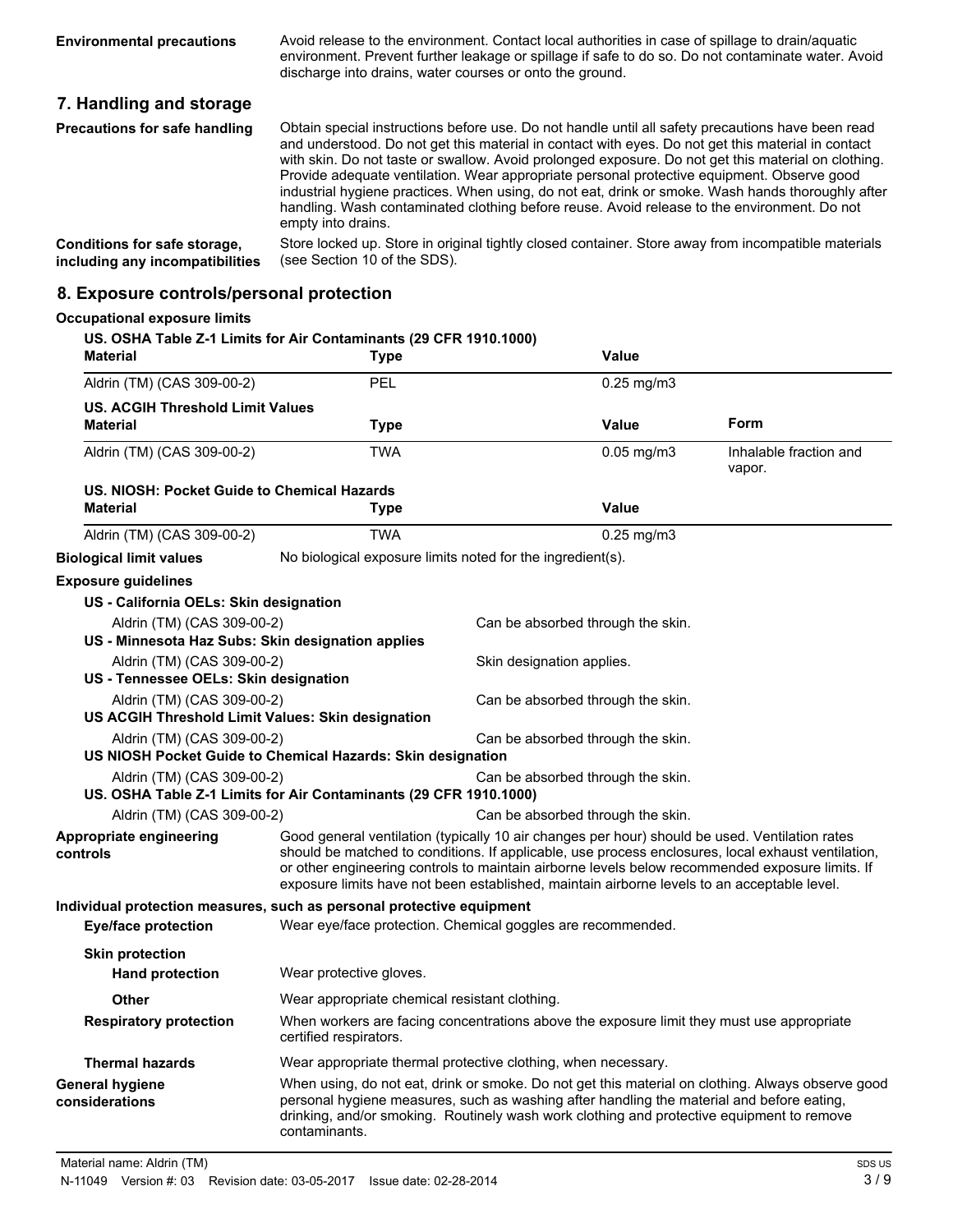# **9. Physical and chemical properties**

| <b>Appearance</b>                                 |                                 |
|---------------------------------------------------|---------------------------------|
| <b>Physical state</b>                             | Solid.                          |
| Form                                              | Solid.                          |
| Color                                             | Colorless                       |
| Odor                                              | Not available.                  |
| <b>Odor threshold</b>                             | Not available.                  |
| рH                                                | Not available.                  |
| Melting point/freezing point                      | 219.2 °F (104 °C)               |
| Initial boiling point and boiling<br>range        | 293 °F (145 °C) 0.266645 kPa    |
| <b>Flash point</b>                                | 149.0 °F (65.0 °C)              |
| <b>Evaporation rate</b>                           | Not available.                  |
| Flammability (solid, gas)                         | Not available.                  |
| Upper/lower flammability or explosive limits      |                                 |
| <b>Flammability limit - lower</b><br>$(\%)$       | Not available.                  |
| <b>Flammability limit - upper</b><br>$(\%)$       | Not available.                  |
| Explosive limit - lower (%)                       | Not available.                  |
| Explosive limit - upper (%)                       | Not available.                  |
| Vapor pressure                                    | 0.00002 kPa at 25 °C            |
| <b>Vapor density</b>                              | Not available.                  |
| <b>Relative density</b>                           | Not available.                  |
| Solubility(ies)                                   |                                 |
| <b>Solubility (water)</b>                         | Not available.                  |
| <b>Partition coefficient</b><br>(n-octanol/water) | 6.5                             |
| <b>Auto-ignition temperature</b>                  | Not available.                  |
| <b>Decomposition temperature</b>                  | Not available.                  |
| <b>Viscosity</b>                                  | Not available.                  |
| <b>Other information</b>                          |                                 |
| <b>Density</b>                                    | 1.5998 g/cm3 estimated at 20 °C |
| <b>Flammability class</b>                         | Combustible IIIA estimated      |
| <b>Molecular formula</b>                          | C12H8Cl6                        |
| <b>Molecular weight</b>                           | 364.91 g/mol                    |
| <b>Specific gravity</b>                           | 1.6 at 20 °C                    |
|                                                   |                                 |

# **10. Stability and reactivity**

| <b>Reactivity</b>                            | The product is stable and non-reactive under normal conditions of use, storage and transport. |
|----------------------------------------------|-----------------------------------------------------------------------------------------------|
| <b>Chemical stability</b>                    | Material is stable under normal conditions.                                                   |
| <b>Possibility of hazardous</b><br>reactions | No dangerous reaction known under conditions of normal use.                                   |
| <b>Conditions to avoid</b>                   | Contact with incompatible materials.                                                          |
| Incompatible materials                       | Acids. Phenols. Strong oxidizing agents.                                                      |
| <b>Hazardous decomposition</b><br>products   | No hazardous decomposition products are known.                                                |

# **11. Toxicological information**

# **Information on likely routes of exposure**

| <b>Inhalation</b>   | Prolonged inhalation may be harmful. |
|---------------------|--------------------------------------|
| <b>Skin contact</b> | Fatal in contact with skin.          |

Material name: Aldrin (TM)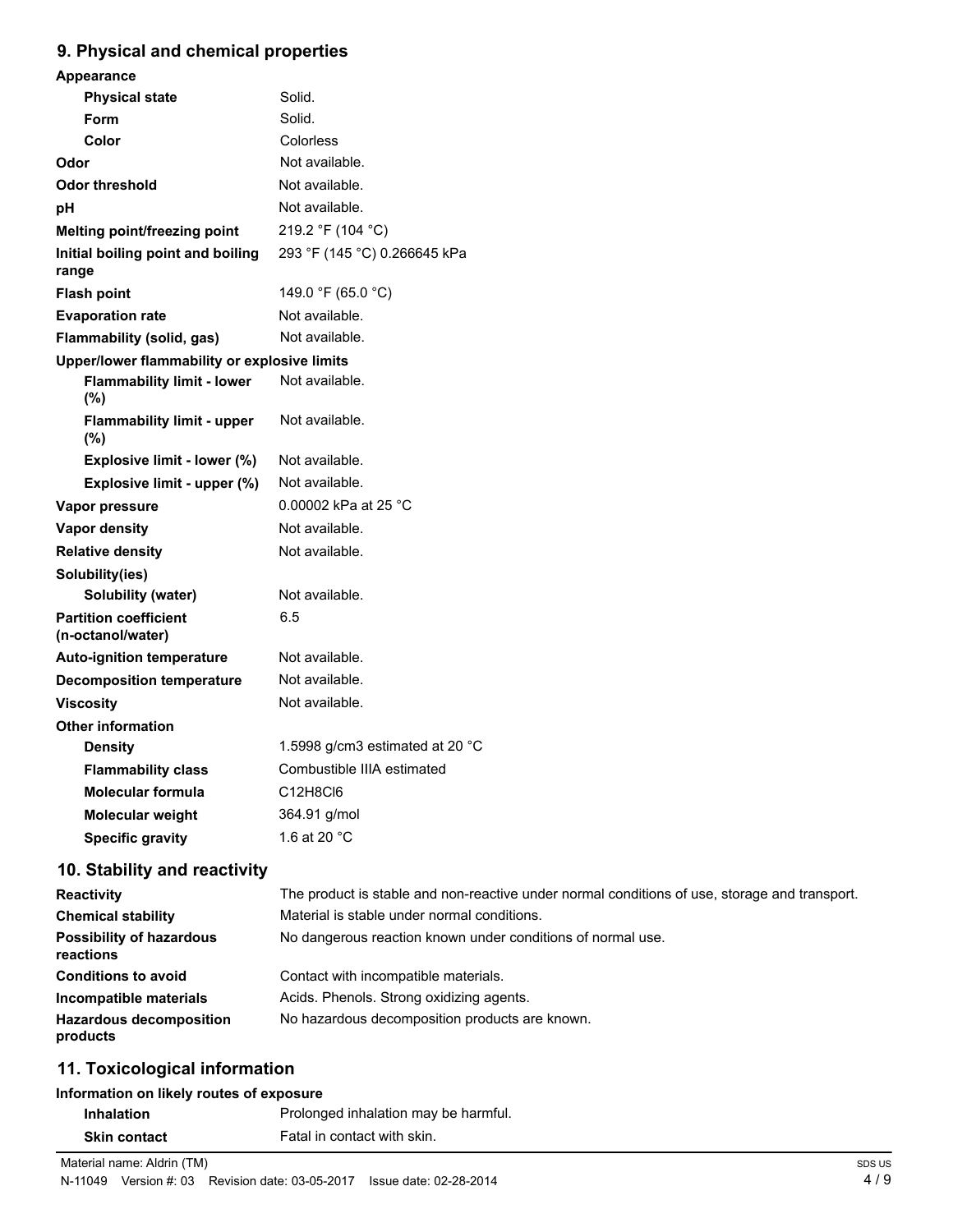| Eye contact                                                                        | Direct contact with eyes may cause temporary irritation.                                                            |                                                     |  |
|------------------------------------------------------------------------------------|---------------------------------------------------------------------------------------------------------------------|-----------------------------------------------------|--|
| Ingestion                                                                          | Fatal if swallowed.                                                                                                 |                                                     |  |
| Symptoms related to the<br>physical, chemical and<br>toxicological characteristics | Direct contact with eyes may cause temporary irritation.                                                            |                                                     |  |
| Information on toxicological effects                                               |                                                                                                                     |                                                     |  |
| <b>Acute toxicity</b>                                                              | Fatal in contact with skin. Fatal if swallowed.                                                                     |                                                     |  |
| <b>Product</b>                                                                     | <b>Species</b>                                                                                                      | <b>Test Results</b>                                 |  |
| Aldrin (TM) (CAS 309-00-2)                                                         |                                                                                                                     |                                                     |  |
| Acute                                                                              |                                                                                                                     |                                                     |  |
| Dermal                                                                             |                                                                                                                     |                                                     |  |
| LD50                                                                               | Rabbit                                                                                                              | 150 mg/kg                                           |  |
|                                                                                    | Rat                                                                                                                 | 98 mg/kg                                            |  |
| Oral                                                                               |                                                                                                                     |                                                     |  |
| LD50                                                                               | Mouse                                                                                                               | 44 mg/kg                                            |  |
|                                                                                    | Rat                                                                                                                 | 39 mg/kg                                            |  |
|                                                                                    |                                                                                                                     |                                                     |  |
|                                                                                    | * Estimates for product may be based on additional component data not shown.                                        |                                                     |  |
| <b>Skin corrosion/irritation</b>                                                   | Prolonged skin contact may cause temporary irritation.                                                              |                                                     |  |
| Serious eye damage/eye<br><i>irritation</i>                                        | Direct contact with eyes may cause temporary irritation.                                                            |                                                     |  |
| Respiratory or skin sensitization                                                  |                                                                                                                     |                                                     |  |
| <b>Respiratory sensitization</b>                                                   | Not available.                                                                                                      |                                                     |  |
| <b>Skin sensitization</b>                                                          | This product is not expected to cause skin sensitization.                                                           |                                                     |  |
| Germ cell mutagenicity                                                             | No data available to indicate product or any components present at greater than 0.1% are<br>mutagenic or genotoxic. |                                                     |  |
| Carcinogenicity                                                                    | Suspected of causing cancer.                                                                                        |                                                     |  |
|                                                                                    | IARC Monographs. Overall Evaluation of Carcinogenicity                                                              |                                                     |  |
| Aldrin (TM) (CAS 309-00-2)                                                         | US. National Toxicology Program (NTP) Report on Carcinogens                                                         | 3 Not classifiable as to carcinogenicity to humans. |  |
| Not available.                                                                     | US. OSHA Specifically Regulated Substances (29 CFR 1910.1001-1050)                                                  |                                                     |  |
| Not listed.                                                                        |                                                                                                                     |                                                     |  |
| <b>Reproductive toxicity</b>                                                       | This product is not expected to cause reproductive or developmental effects.                                        |                                                     |  |
| Specific target organ toxicity -<br>single exposure                                | Not classified.                                                                                                     |                                                     |  |
| Specific target organ toxicity -<br>repeated exposure                              | Causes damage to organs through prolonged or repeated exposure.                                                     |                                                     |  |
| <b>Aspiration hazard</b>                                                           | Not available.                                                                                                      |                                                     |  |
| <b>Chronic effects</b>                                                             | Prolonged inhalation may be harmful. Causes damage to organs through prolonged or repeated<br>exposure.             |                                                     |  |
| 12. Ecological information                                                         |                                                                                                                     |                                                     |  |
| <b>Ecotoxicity</b>                                                                 | Very toxic to aquatic life with long lasting effects. Accumulation in aquatic organisms is expected.                |                                                     |  |

| <b>Product</b>             |      | <b>Species</b>                                          | <b>Test Results</b>            |
|----------------------------|------|---------------------------------------------------------|--------------------------------|
| Aldrin (TM) (CAS 309-00-2) |      |                                                         |                                |
| <b>Aquatic</b>             |      |                                                         |                                |
| Crustacea                  | EC50 | Ostracod, Seed shrimp (Cypridopsis)<br>vidua)           | 0.015 - 0.021 mg/l, 48 hours   |
| Fish                       | LC50 | Rainbow trout, donaldson trout<br>(Oncorhynchus mykiss) | 0.0023 - 0.0045 mg/l, 96 hours |

\* Estimates for product may be based on additional component data not shown.

**Persistence and degradability** No data is available on the degradability of this product.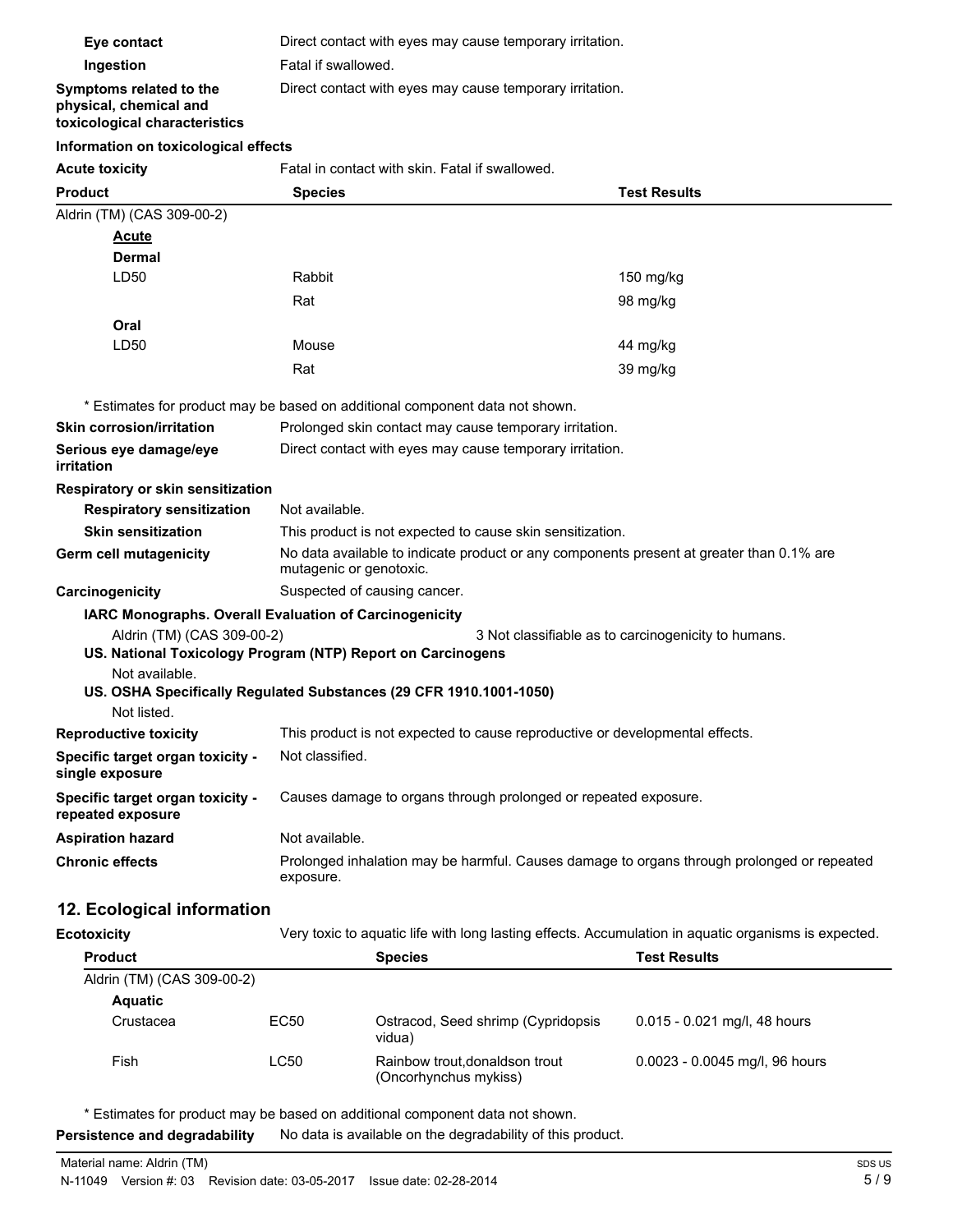| <b>Bioaccumulative potential</b>                         | Not available.                                                                                                                                                                                                                                                                                                                                                                                                               |  |
|----------------------------------------------------------|------------------------------------------------------------------------------------------------------------------------------------------------------------------------------------------------------------------------------------------------------------------------------------------------------------------------------------------------------------------------------------------------------------------------------|--|
| Partition coefficient n-octanol / water (log Kow)<br>6.5 |                                                                                                                                                                                                                                                                                                                                                                                                                              |  |
| Mobility in soil                                         | No data available.                                                                                                                                                                                                                                                                                                                                                                                                           |  |
| Other adverse effects                                    | No other adverse environmental effects (e.g. ozone depletion, photochemical ozone creation<br>potential, endocrine disruption, global warming potential) are expected from this component.                                                                                                                                                                                                                                   |  |
| 13. Disposal considerations                              |                                                                                                                                                                                                                                                                                                                                                                                                                              |  |
| <b>Disposal instructions</b>                             | Collect and reclaim or dispose in sealed containers at licensed waste disposal site. This material<br>and its container must be disposed of as hazardous waste. Do not allow this material to drain into<br>sewers/water supplies. Do not contaminate ponds, waterways or ditches with chemical or used<br>container. Dispose of contents/container in accordance with local/regional/national/international<br>regulations. |  |
| Local disposal regulations                               | Dispose in accordance with all applicable regulations.                                                                                                                                                                                                                                                                                                                                                                       |  |
| Hazardous waste code                                     | The waste code should be assigned in discussion between the user, the producer and the waste<br>disposal company.                                                                                                                                                                                                                                                                                                            |  |
| US RCRA Hazardous Waste P List: Reference                |                                                                                                                                                                                                                                                                                                                                                                                                                              |  |
| Aldrin (TM) (CAS 309-00-2)                               | P004                                                                                                                                                                                                                                                                                                                                                                                                                         |  |
| Waste from residues / unused<br>products                 | Dispose of in accordance with local regulations. Empty containers or liners may retain some<br>product residues. This material and its container must be disposed of in a safe manner (see:<br>Disposal instructions).                                                                                                                                                                                                       |  |
| <b>Contaminated packaging</b>                            | Empty containers should be taken to an approved waste handling site for recycling or disposal.<br>Since emptied containers may retain product residue, follow label warnings even after container is<br>emptied.                                                                                                                                                                                                             |  |

# **14. Transport information**

| ۰.<br>I<br>M.<br>v |
|--------------------|
|--------------------|

| UN number                         | <b>UN2811</b>                                                                                        |
|-----------------------------------|------------------------------------------------------------------------------------------------------|
| UN proper shipping name           | Toxic solids, organic, n.o.s.                                                                        |
| <b>Transport hazard class(es)</b> |                                                                                                      |
| <b>Class</b>                      | 6.1(PGI, II)                                                                                         |
| <b>Subsidiary risk</b>            |                                                                                                      |
| Label(s)                          | 6.1                                                                                                  |
| Packing group                     | Ш                                                                                                    |
|                                   | Special precautions for user Read safety instructions, SDS and emergency procedures before handling. |
| <b>Special provisions</b>         | IB8, IP2, IP4, T3, TP33                                                                              |
| <b>Packaging exceptions</b>       | 153                                                                                                  |
| Packaging non bulk                | 212                                                                                                  |
| Packaging bulk                    | 242                                                                                                  |
| <b>IATA</b>                       |                                                                                                      |
| <b>UN number</b>                  | <b>UN2811</b>                                                                                        |
| UN proper shipping name           | Toxic solid, organic, n.o.s.                                                                         |
| <b>Transport hazard class(es)</b> |                                                                                                      |
| <b>Class</b>                      | 6.1(PGI, II)                                                                                         |
| <b>Subsidiary risk</b>            |                                                                                                      |
| Packing group                     | $\mathsf{I}$                                                                                         |
| <b>Environmental hazards</b>      | No.                                                                                                  |
| <b>ERG Code</b>                   | 61                                                                                                   |
|                                   | Special precautions for user Read safety instructions, SDS and emergency procedures before handling. |
| <b>Other information</b>          |                                                                                                      |
| Passenger and cargo<br>aircraft   | Allowed.                                                                                             |
| <b>Cargo aircraft only</b>        | Allowed.                                                                                             |
| <b>IMDG</b>                       |                                                                                                      |
| <b>UN number</b>                  | <b>UN2811</b>                                                                                        |
| UN proper shipping name           | TOXIC SOLID, ORGANIC, N.O.S.                                                                         |
| <b>Transport hazard class(es)</b> |                                                                                                      |
| <b>Class</b>                      | 6.1(PGI, II)                                                                                         |
| <b>Subsidiary risk</b>            |                                                                                                      |
| Packing group                     | $\mathsf{II}$                                                                                        |
|                                   |                                                                                                      |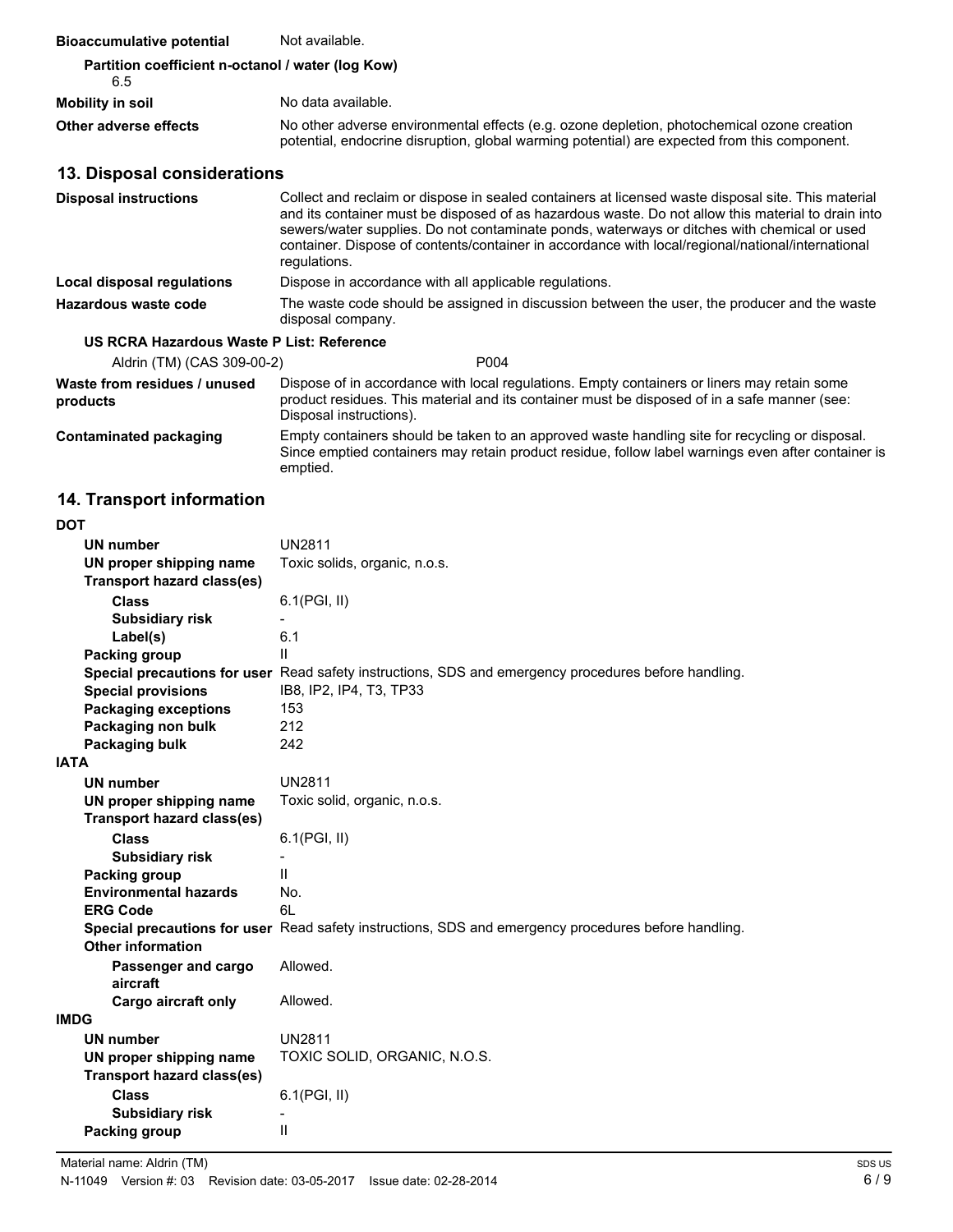**Environmental hazards**

**Marine pollutant** No. **EmS** F-A, S-A **Transport in bulk according to** Not applicable.

**Annex II of MARPOL 73/78 and**

**the IBC Code**

**DOT**

**Special precautions for user** Read safety instructions, SDS and emergency procedures before handling.

# **IATA; IMDG**

### **15. Regulatory information**

This product is a "Hazardous Chemical" as defined by the OSHA Hazard Communication Standard, 29 CFR 1910.1200. One or more components are not listed on TSCA. **US federal regulations TSCA Section 12(b) Export Notification (40 CFR 707, Subpt. D)** Not regulated. **CERCLA Hazardous Substance List (40 CFR 302.4)** Aldrin (TM) (CAS 309-00-2) Listed. **SARA 304 Emergency release notification** Aldrin (TM) (CAS 309-00-2) 1 LBS **US. OSHA Specifically Regulated Substances (29 CFR 1910.1001-1050)** Not listed. **Superfund Amendments and Reauthorization Act of 1986 (SARA)** Immediate Hazard - Yes Delayed Hazard - Yes Fire Hazard - No Pressure Hazard - No Reactivity Hazard - No **Hazard categories SARA 302 Extremely hazardous substance Chemical name CAS number Reportable quantity Threshold planning quantity Threshold planning quantity, lower value Threshold planning quantity, upper value** Aldrin (TM) 309-00-2 1 500 lbs 10000 lbs **SARA 311/312 Hazardous** Yes **chemical SARA 313 (TRI reporting) Chemical name CAS number % by wt.**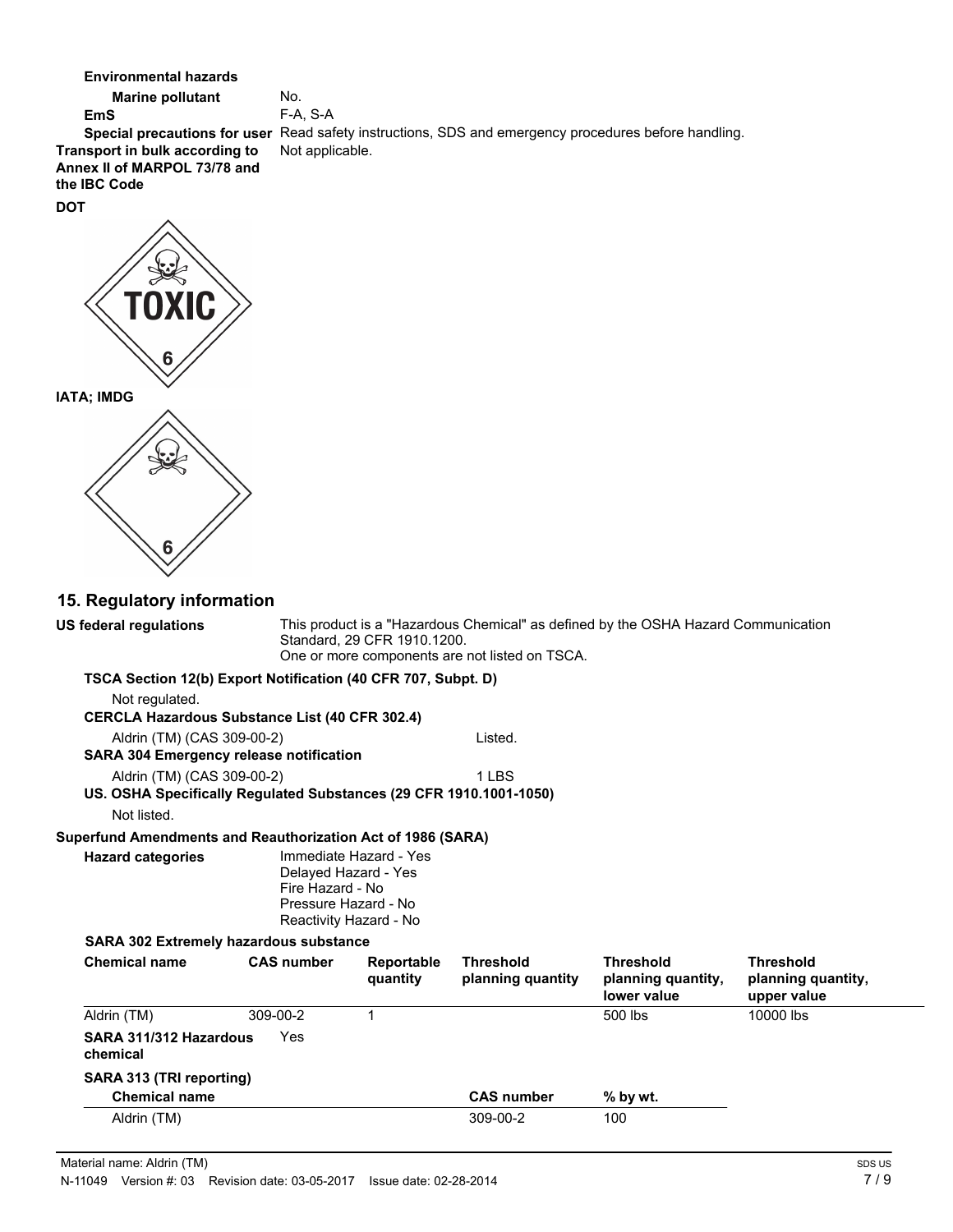### **Other federal regulations**

#### **Clean Air Act (CAA) Section 112 Hazardous Air Pollutants (HAPs) List**

Not regulated.

**Clean Air Act (CAA) Section 112(r) Accidental Release Prevention (40 CFR 68.130)**

Not regulated.

| Clean Water Act (CWA)         | Hazardous substance |
|-------------------------------|---------------------|
| <b>Section 112(r) (40 CFR</b> | Priority pollutant  |
| 68.130)                       | Toxic pollutant     |
| Safe Drinking Water Act       | Not regulated.      |
| (SDWA)                        |                     |

### **US state regulations**

- **US New Jersey RTK Substances: Listed substance**
	- Aldrin (TM) (CAS 309-00-2)
- **US. California Controlled Substances. CA Department of Justice (California Health and Safety Code Section 11100)** Not listed.
- **US. Massachusetts RTK Substance List** Aldrin (TM) (CAS 309-00-2)
- **US. New Jersey Worker and Community Right-to-Know Act** Aldrin (TM) (CAS 309-00-2)
- **US. Pennsylvania RTK Hazardous Substances** Aldrin (TM) (CAS 309-00-2)
- **US. Pennsylvania Worker and Community Right-to-Know Law**
	- Aldrin (TM) (CAS 309-00-2)

### **US. Rhode Island RTK**

Aldrin (TM) (CAS 309-00-2)

### **US. California Proposition 65**

WARNING: This product contains a chemical known to the State of California to cause cancer.

### **US - California Proposition 65 - CRT: Listed date/Carcinogenic substance**

Aldrin (TM) (CAS 309-00-2) Listed: July 1, 1988

### **International Inventories**

| Country(s) or region        | Inventory name                                                            | On inventory (yes/no)* |
|-----------------------------|---------------------------------------------------------------------------|------------------------|
| Australia                   | Australian Inventory of Chemical Substances (AICS)                        | Yes                    |
| Canada                      | Domestic Substances List (DSL)                                            | No                     |
| Canada                      | Non-Domestic Substances List (NDSL)                                       | No                     |
| China                       | Inventory of Existing Chemical Substances in China (IECSC)                | No                     |
| Europe                      | European Inventory of Existing Commercial Chemical<br>Substances (EINECS) | Yes                    |
| Europe                      | European List of Notified Chemical Substances (ELINCS)                    | No                     |
| Japan                       | Inventory of Existing and New Chemical Substances (ENCS)                  | Yes                    |
| Korea                       | Existing Chemicals List (ECL)                                             | Yes                    |
| New Zealand                 | New Zealand Inventory                                                     | No                     |
| Philippines                 | Philippine Inventory of Chemicals and Chemical Substances<br>(PICCS)      | Yes                    |
| United States & Puerto Rico | Toxic Substances Control Act (TSCA) Inventory                             | No                     |

\*A "Yes" indicates that all components of this product comply with the inventory requirements administered by the governing country(s) A "No" indicates that one or more components of the product are not listed or exempt from listing on the inventory administered by the governing country(s).

### **16. Other information, including date of preparation or last revision**

| <b>Issue date</b>    | 02-28-2014                                       |
|----------------------|--------------------------------------------------|
| <b>Revision date</b> | 03-05-2017                                       |
| <b>Version #</b>     | 03                                               |
| <b>NFPA ratings</b>  | Health: $4$<br>Flammability: 0<br>Instability: 0 |